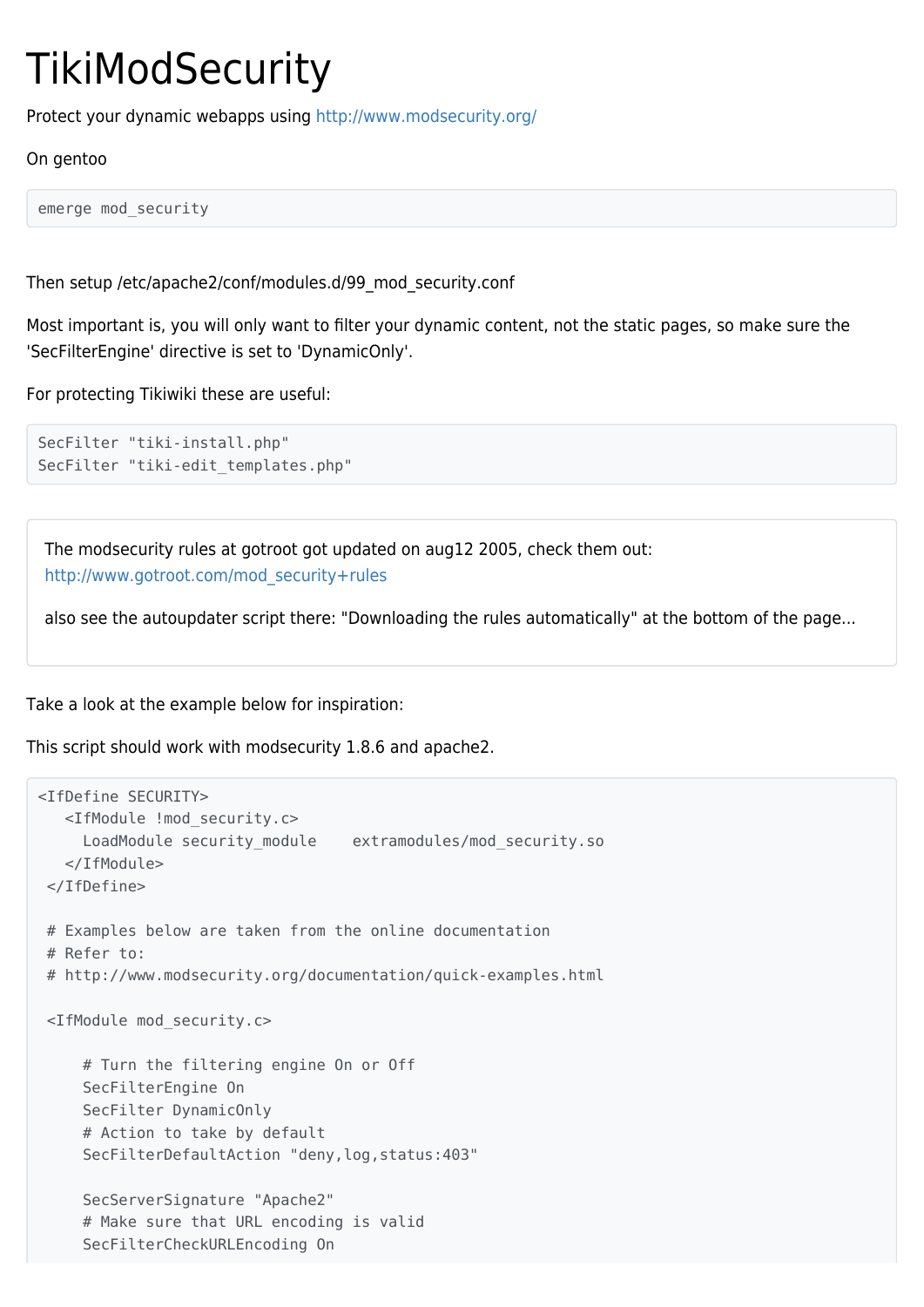```
 SecFilterCheckUnicodeEncoding Off
      SecFilterCheckCookieFormat Off
     # Should mod security inspect POST payloads
     SecFilterScanPOST Off
     # Only allow bytes from this range
     SecFilterForceByteRange 1 255
     # The audit engine works independently and
     # can be turned On of Off on the per-server or
     # on the per-directory basis. "On" will log everything,
     # "DynamicOrRelevant" will log dynamic requests or violations,
     # and "RelevantOnly" will only log policy violations
     SecAuditEngine RelevantOnly
     # The name of the audit log file
    SecAuditLog logs/audit log
     SecFilterDebugLog logs/modsec_debug_log
     SecFilterDebugLevel 0
 # SecFilterSelective REQUEST_METHOD "^POST$" chain
 # SecFilterSelective HTTP_CONTENT-TYPE "!(^application/x-www-form-
urlencoded$|^multipart/form-data;)"
     SecFilterSelective HTTP Transfer-Encoding "!^$"
     # Prevent OS specific keywords
      SecFilter /etc/passwd
     SecFilter /etc/shadow
     # Prevent path traversal (..) attacks
     SecFilter "\.\./"
     # Weaker XSS protection but allows common HTML tags
     SecFilter "<[[:space:]]*script"
     # Prevent XSS atacks (HTML/Javascript injection)
     SecFilter "<(.|\n)+>"
     # Very crude filters to prevent SQL injection attacks
      SecFilter "delete[[:space:]]+from"
      SecFilter "insert[[:space:]]+into"
     SecFilter "select.+from"
     SecFilterSelective COOKIE_sessionid "!^(|[0-9]{1,9})$"
 ····
    # Require HTTP USER AGENT and HTTP HOST headers
    SecFilterSelective "HTTP_USER_AGENTIHTTP_HOST" "^$"
    SecFilterSelective "HTTP ACCEPT" "^$" log,pass
 ····
     # Forbid file upload
     #SecFilterSelective "HTTP_CONTENT_TYPE" multipart/form-data
```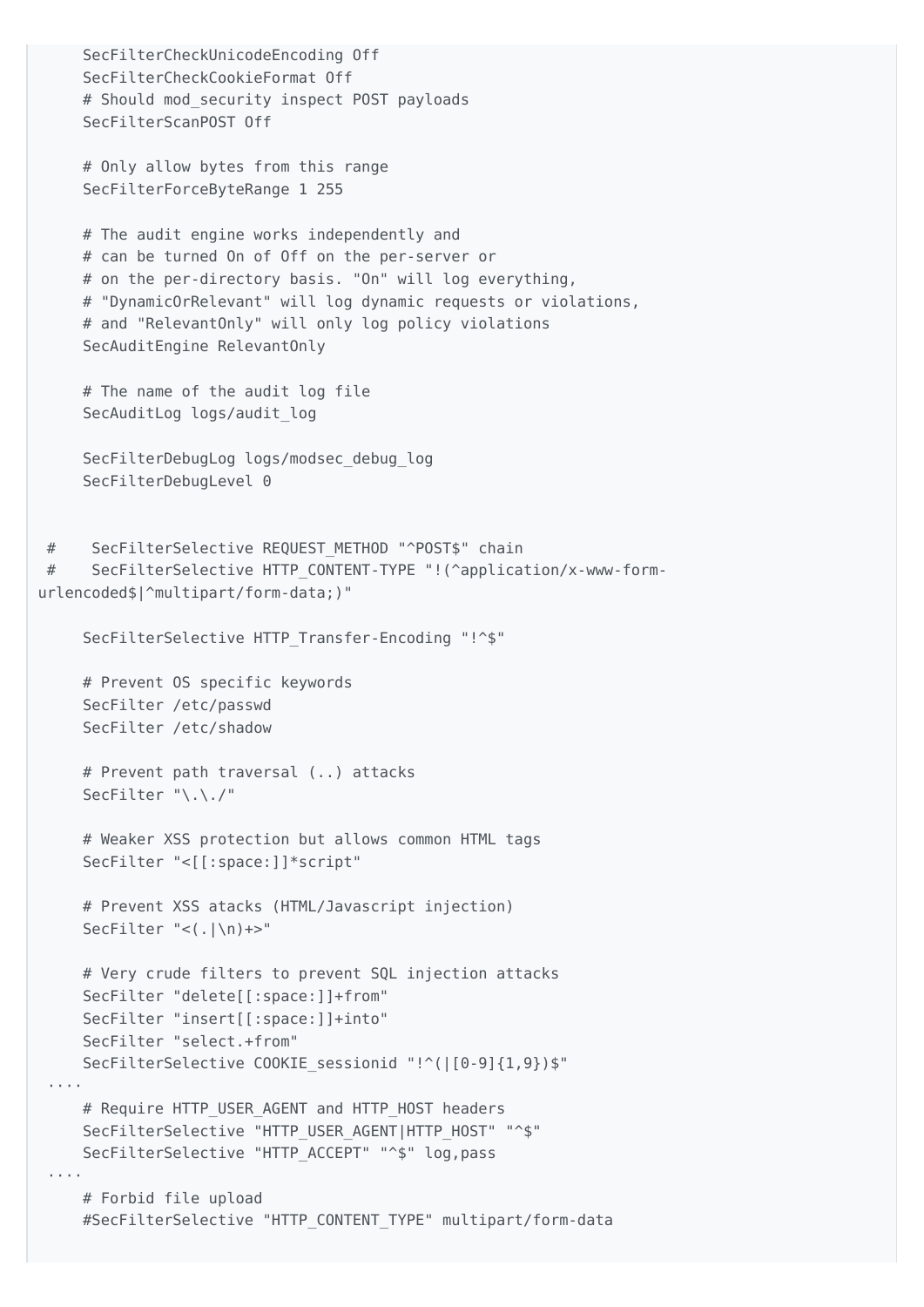```
 # Only watch argument p1
     #SecFilterSelective "ARG_p1" 555
     # Watch all arguments except p1
    #SecFilterSelective "ARGS|!ARG_p2" 666
    # Only allow our own test utility to send requests (or Mozilla)
    #SecFilterSelective HTTP_USER_AGENT "!(mod_security|mozilla)"
     # Do not allow variables with this name
    #SecFilterSelective ARGS_NAMES 777
    # Do now allow this variable value (names are ok)
    #SecFilterSelective ARGS_VALUES 888
    # Test for a POST variable parsing bug, see test #41
    #SecFilterSelective ARG_p2 AAA
    # Stop spamming through FormMail
    # note the exclamation mark at the beginning
    # of the filter - only requests that match this regex will
     # be allowed
     #<Location /cgi-bin/FormMail>
         SecFilterSelective "ARG recipient" "!@webkreator.com$"
    #</Location>
    # when allowing upload, only allow images
    # note that this is not foolproof, a determined attacker
    # could get around this·
    #<Location /fileupload.php>
    # SecFilterInheritance Off
     # SecFilterSelective POST_PAYLOAD "!image/(jpeg|bmp|gif)"
     #</Location>
 # WEB-ATTACKS ps command attempt
 SecFilterSelective THE_REQUEST "/bin/ps"
 # WEB-ATTACKS /bin/ps command attempt
SecFilterSelective THE REQUEST "ps\x20"
 # WEB-ATTACKS wget command attempt
 SecFilter "wget\x20"
 # WEB-ATTACKS uname -a command attempt
 SecFilter "uname\x20-a"
 # WEB-ATTACKS /usr/bin/id command attempt
 SecFilter "/usr/bin/id"
 # WEB-ATTACKS id command attempt
 SecFilter "\;id"
 # WEB-ATTACKS echo command attempt
 SecFilter "/bin/echo"
```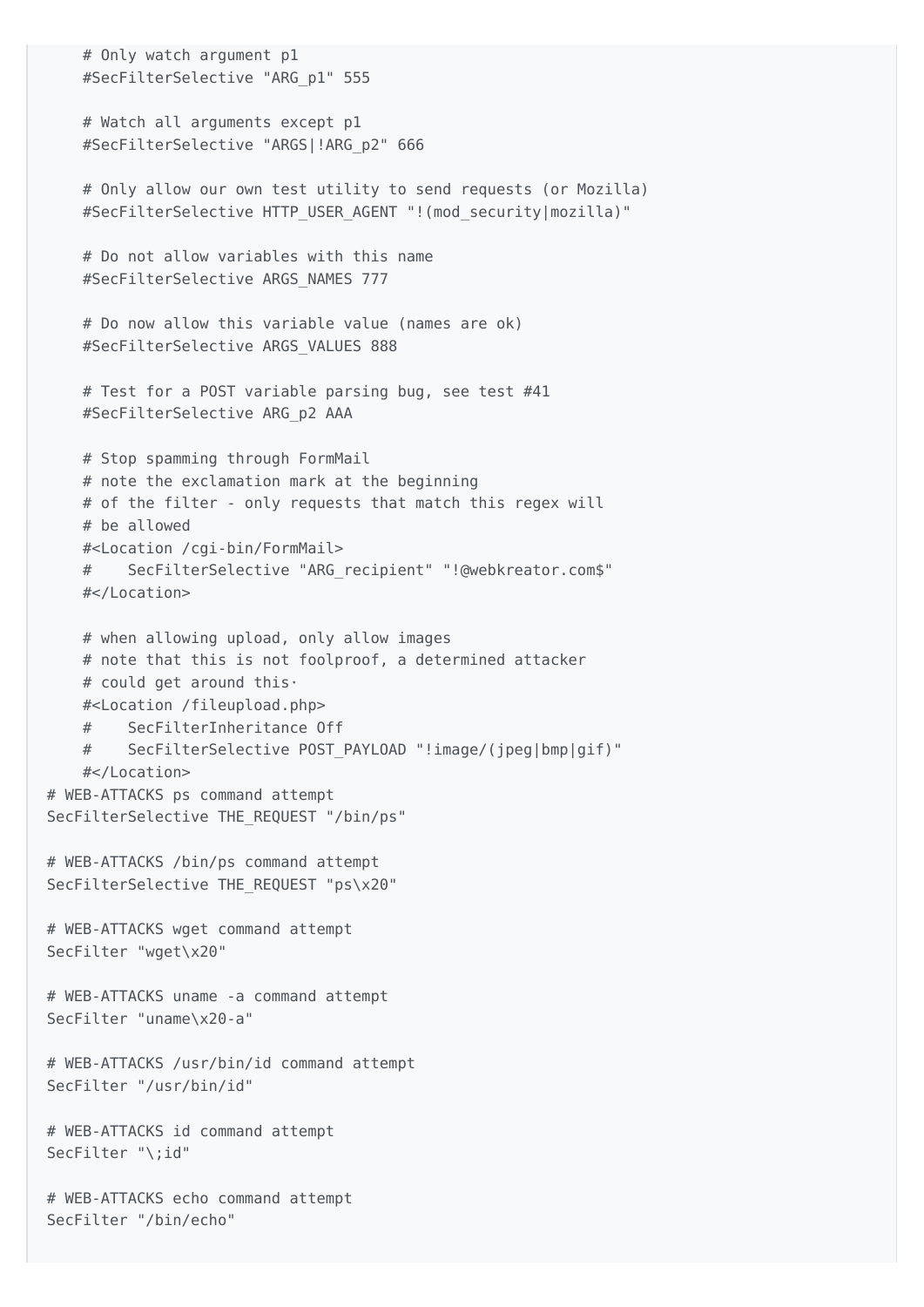# WEB-ATTACKS kill command attempt SecFilter "/bin/kill"

 # WEB-ATTACKS chmod command attempt SecFilter "/bin/chmod"

 # WEB-ATTACKS chgrp command attempt SecFilter "/chgrp"

 # WEB-ATTACKS chown command attempt SecFilter "/chown"

 # WEB-ATTACKS chsh command attempt SecFilter "/usr/bin/chsh"

 # WEB-ATTACKS tftp command attempt SecFilter "tftp\x20"

 # WEB-ATTACKS /usr/bin/gcc command attempt SecFilter "/usr/bin/gcc"

 # WEB-ATTACKS gcc command attempt SecFilter "gcc\x20-o"

 # WEB-ATTACKS /usr/bin/cc command attempt SecFilter "/usr/bin/cc"

 # WEB-ATTACKS cc command attempt SecFilter "cc\x20"

 # WEB-ATTACKS /usr/bin/cpp command attempt SecFilter "/usr/bin/cpp"

 # WEB-ATTACKS cpp command attempt SecFilter "cpp\x20"

 # WEB-ATTACKS /usr/bin/g++ command attempt SecFilter "/usr/bin/g\+\+" # WEB-ATTACKS g++ command attempt SecFilter "g\+\+\x20"

 # WEB-ATTACKS bin/python access attempt SecFilter "bin/python"

 # WEB-ATTACKS python access attempt SecFilter "python\x20"

 # WEB-ATTACKS bin/tclsh execution attempt SecFilter "bin/tclsh"

 # WEB-ATTACKS tclsh execution attempt SecFilter "tclsh8\x20"

# WEB-ATTACKS bin/nasm command attempt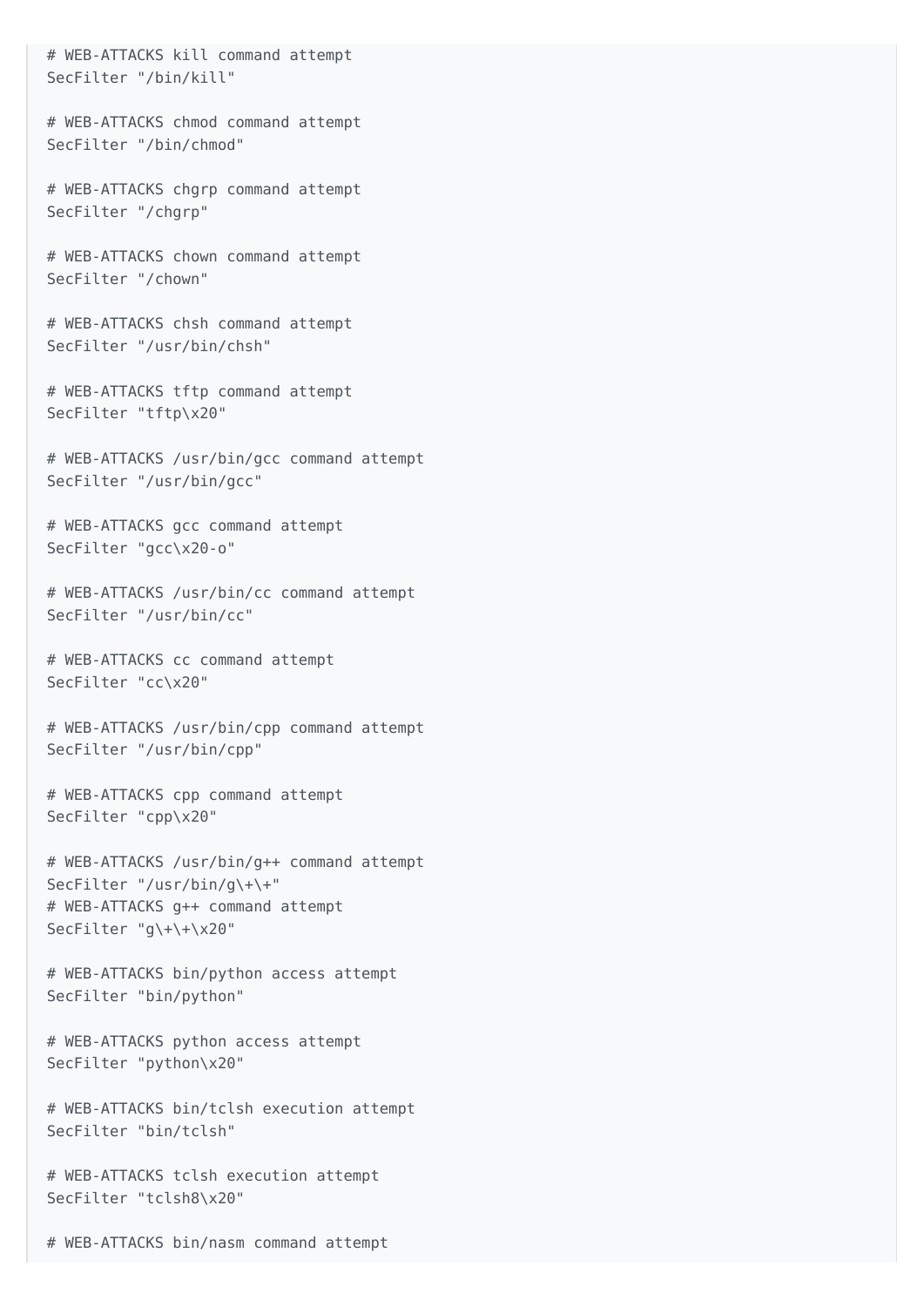## SecFilter "bin/nasm"

 # WEB-ATTACKS nasm command attempt SecFilter "nasm\x20"

 # WEB-ATTACKS /usr/bin/perl execution attempt SecFilter "/usr/bin/perl"

 # WEB-ATTACKS perl execution attempt SecFilter "perl\x20"

 # WEB-ATTACKS nt admin addition attempt SecFilter "net localgroup administrators /add"

 # WEB-ATTACKS traceroute command attempt SecFilter "traceroute\x20"

 # WEB-ATTACKS ping command attempt SecFilter "/bin/ping"

 # WEB-ATTACKS netcat command attempt SecFilter "nc\x20"

 # WEB-ATTACKS nmap command attempt SecFilter "nmap\x20"

 # WEB-ATTACKS xterm command attempt SecFilter "/usr/X11R6/bin/xterm"

 # WEB-ATTACKS X application to remote host attempt SecFilter "\x20-display\x20"

 # WEB-ATTACKS lsof command attempt SecFilter "lsof\x20"

 # WEB-ATTACKS mail command attempt SecFilter "/bin/mail"

 # WEB-ATTACKS mail command attempt SecFilter "mail\x20"

 # WEB-ATTACKS /bin/ls command attempt SecFilterSelective THE\_REQUEST "/bin/ls"

 # WEB-ATTACKS /etc/inetd.conf access SecFilter "/etc/inetd\.conf" log,pass

 # WEB-ATTACKS /etc/motd access SecFilter "/etc/motd" log,pass

 # WEB-ATTACKS /etc/shadow access SecFilter "/etc/shadow" log,pass

# WEB-ATTACKS conf/httpd.conf attempt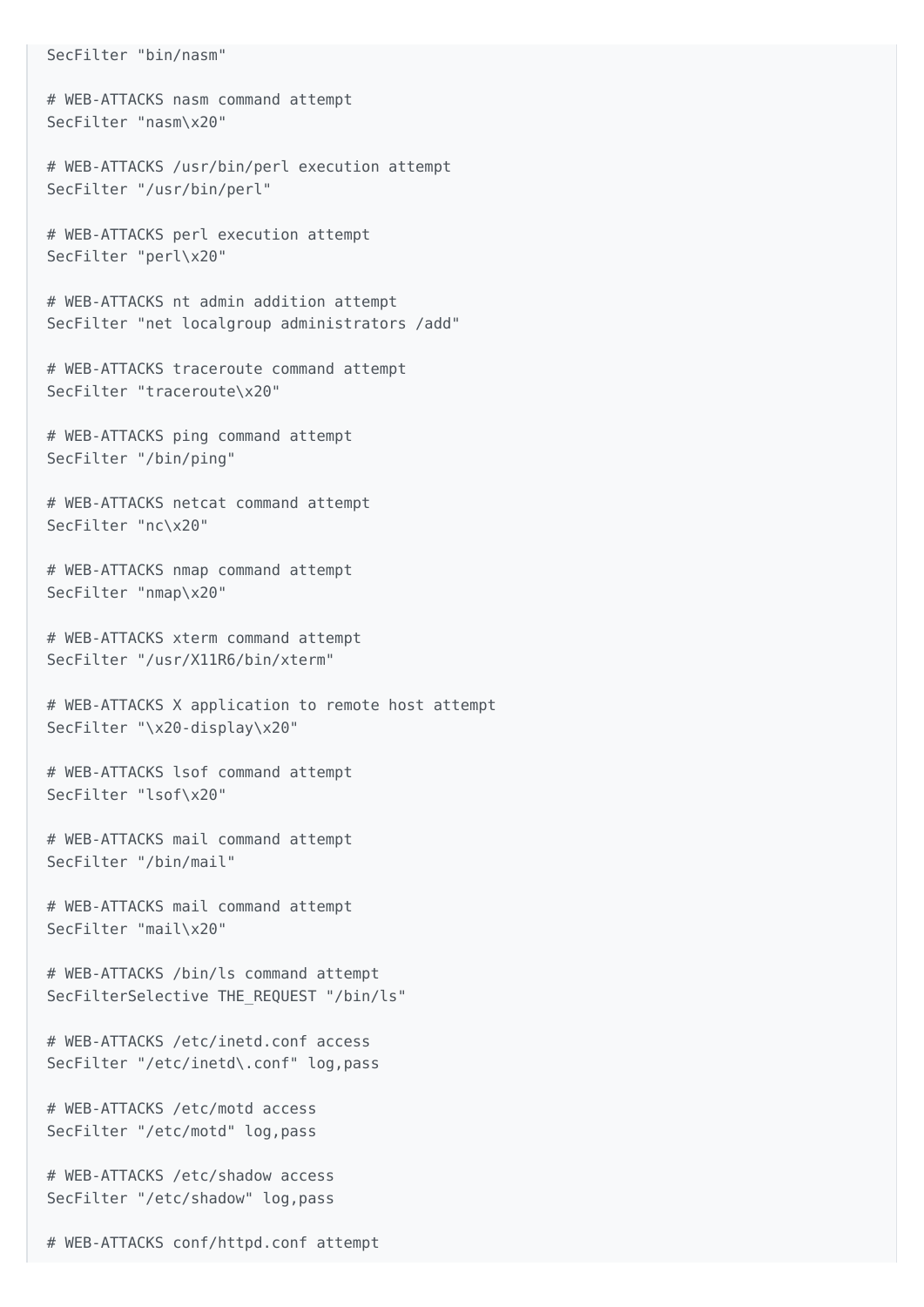SecFilter "conf/httpd\.conf" log,pass # WEB-ATTACKS .htgroup access SecFilterSelective THE\_REQUEST "\.htgroup" log,pass # WEB-ATTACKS .htgroup access SecFilterSelective THE REQUEST "tiki\-install\.php" log,pass # WEB-CCGI bash access SecFilterSelective THE REQUEST "/bash" log, pass # WEB-CGI perl.exe command attempt SecFilterSelective THE REQUEST "/perl\.exe\?" # WEB-CGI perl.exe access SecFilterSelective THE REQUEST "/perl\.exe" # WEB-CGI perl command attempt SecFilterSelective THE REQUEST "/perl\?" # WEB-CGI zsh access SecFilterSelective THE\_REQUEST "/zsh" # WEB-CGI csh access SecFilterSelective THE\_REQUEST "/csh" # WEB-CGI tcsh access SecFilterSelective THE\_REQUEST "/tcsh" # WEB-CGI rsh access SecFilterSelective THE\_REQUEST "/rsh" # WEB-CGI ksh access SecFilterSelective THE\_REQUEST "/ksh" # WEB-CGI swc access SecFilterSelective THE\_REQUEST "/swc" # WEB-CGI AltaVista Intranet Search directory traversal attempt SecFilterSelective THE REQUEST "/query\?mss=\.\." # WEB-CGI test.bat access SecFilterSelective THE REQUEST "/test\.bat" log,pass # WEB-CGI input.bat access SecFilterSelective THE\_REQUEST "/input\.bat" log,pass # WEB-CGI input2.bat access SecFilterSelective THE REQUEST "/input2\.bat" log,pass # WEB-CGI envout.bat access SecFilterSelective THE REQUEST "/envout\.bat" log,pass

# WEB-CGI echo.bat arbitrary command execution attempt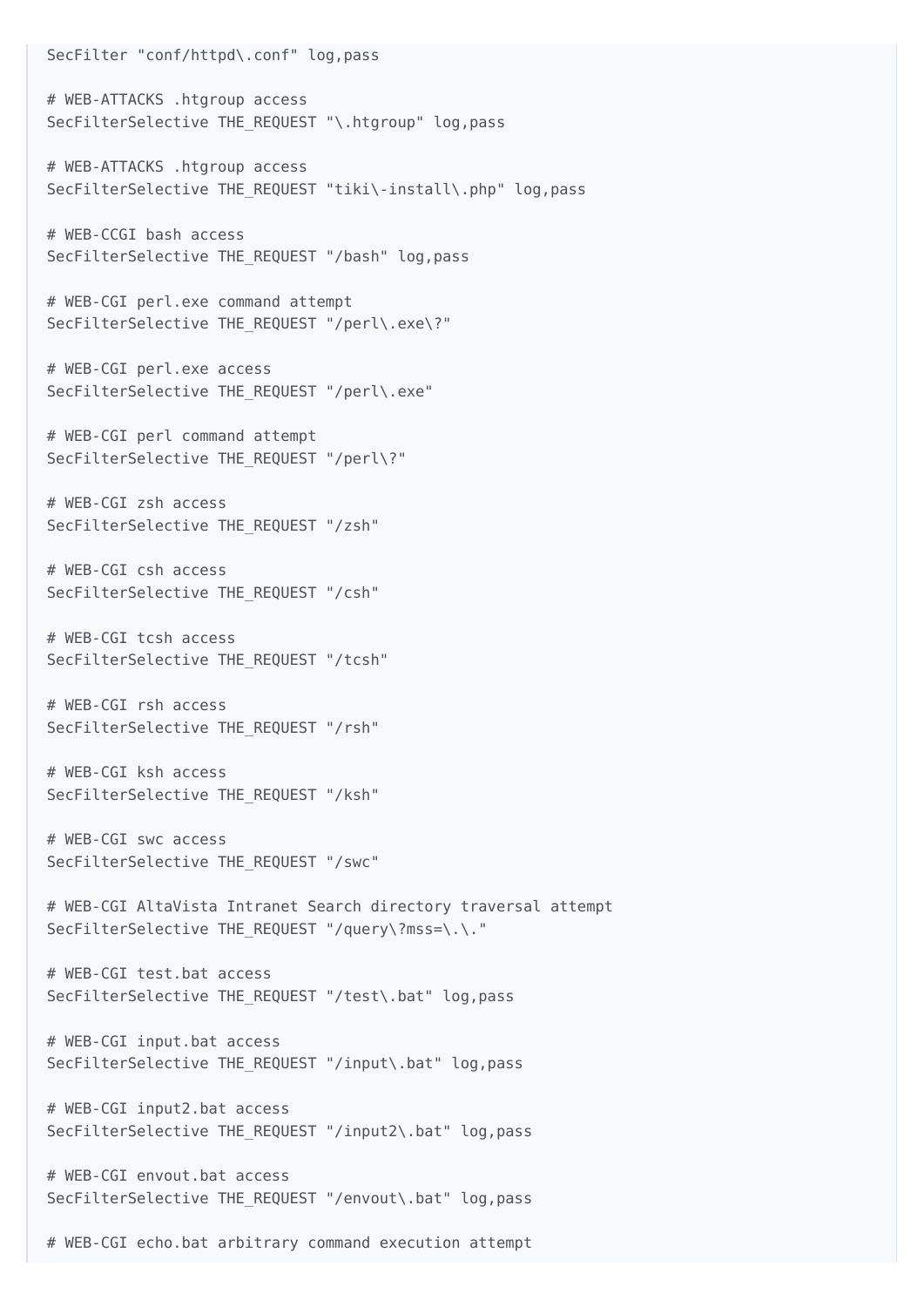SecFilterSelective THE REQUEST "/echo\.bat" chain SecFilter "&" # WEB-CGI echo.bat access SecFilterSelective THE\_REQUEST "/echo\.bat" log,pass # WEB-CGI hello.bat arbitrary command execution attempt SecFilterSelective THE REQUEST "/hello\.bat" chain SecFilter "&" # WEB-CGI hello.bat access SecFilterSelective THE\_REQUEST "/hello\.bat" log,pass # WEB-CGI tst.bat access SecFilterSelective THE REQUEST "/tst\.bat" log,pass # WEB-CLIENT Outlook EML access SecFilterSelective THE REOUEST "\.eml" # WEB-CLIENT XMLHttpRequest attempt SecFilter "file\://" # WEB-CLIENT readme.eml download attempt SecFilterSelective THE REQUEST "/readme\.eml" # WEB-CLIENT readme.eml autoload attempt SecFilter "window\.open\(\"readme\.eml\"" # WEB-CLIENT Javascript document.domain attempt SecFilter "document\.domain\(" # WEB-CLIENT Javascript URL host spoofing attempt SecFilter "javascript\://" # WEB-IIS unicode directory traversal attempt SecFilter "/\.\.\xc0\xaf\.\./" # WEB-IIS unicode directory traversal attempt SecFilter "/\.\.\xc1\x1c\.\./" # WEB-IIS unicode directory traversal attempt SecFilter "/\.\.\xc1\x9c\.\./" # WEB-IIS unicode directory traversal attempt SecFilter "/\.\.\x255c\.\." # WEB-MISC cross site scripting attempt SecFilter "" # WEB-MISC cross site scripting \(img src=javascript\) attempt SecFilter "img src=javascript" # WEB-MISC Cisco IOS HTTP configuration attempt

SecFilterSelective THE\_REQUEST "/exec/"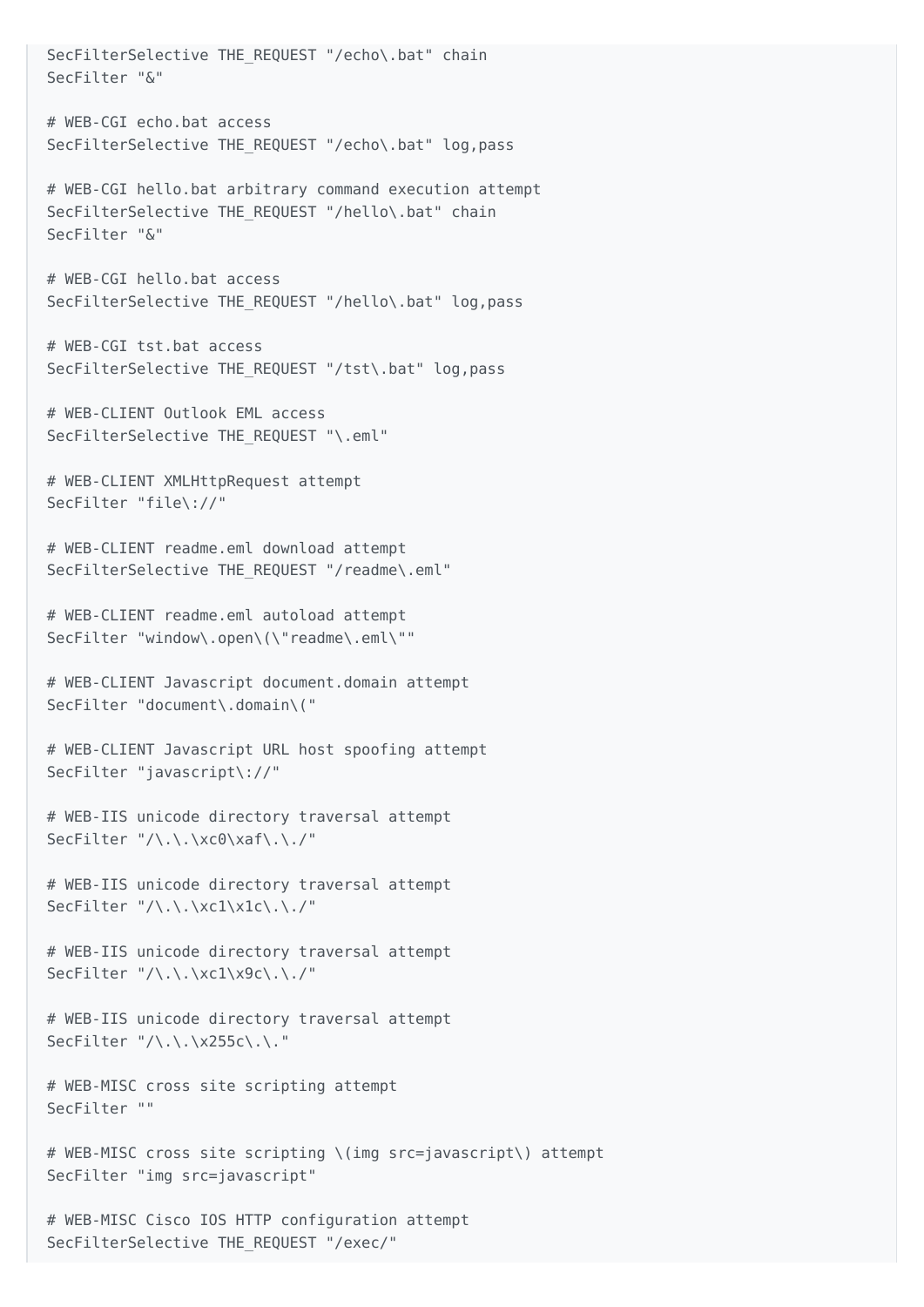# WEB-MISC Netscape Enterprise DOS SecFilter "REVLOG / " # WEB-MISC Netscape Enterprise directory listing attempt #SecFilter "INDEX " # WEB-MISC iPlanet GETPROPERTIES attempt SecFilter "GETPROPERTIES" # WEB-MISC weblogic view source attempt SecFilterSelective THE REQUEST "\.js\x70" # WEB-MISC Tomcat directory traversal attempt SecFilterSelective THE REQUEST "\x00\.jsp" # WEB-MISC Tomcat view source attempt SecFilterSelective THE REQUEST "\x252ejsp" # WEB-MISC ftp attempt SecFilter "ftp\.exe" log,pass # WEB-MISC xp\_enumdsn attempt SecFilter "xp\_enumdsn" # WEB-MISC xp\_filelist attempt SecFilter "xp\_filelist" # WEB-MISC xp\_availablemedia attempt SecFilter "xp\_availablemedia" # WEB-MISC xp\_cmdshell attempt

SecFilter "xp\_cmdshell"

 # WEB-MISC nc.exe attempt SecFilter "nc\.exe" log,pass

 # WEB-MISC wsh attempt SecFilter "wsh\.exe" log,pass

 # WEB-MISC rcmd attempt SecFilter "rcmd\.exe" log,pass

 # WEB-MISC telnet attempt SecFilter "telnet\.exe" log,pass

 # WEB-MISC net attempt SecFilter "net\.exe" log,pass

 # WEB-MISC tftp attempt SecFilter "tftp\.exe" log,pass

 # WEB-MISC xp\_regread attempt SecFilter "xp\_regread" log,pass

# WEB-MISC xp\_regwrite attempt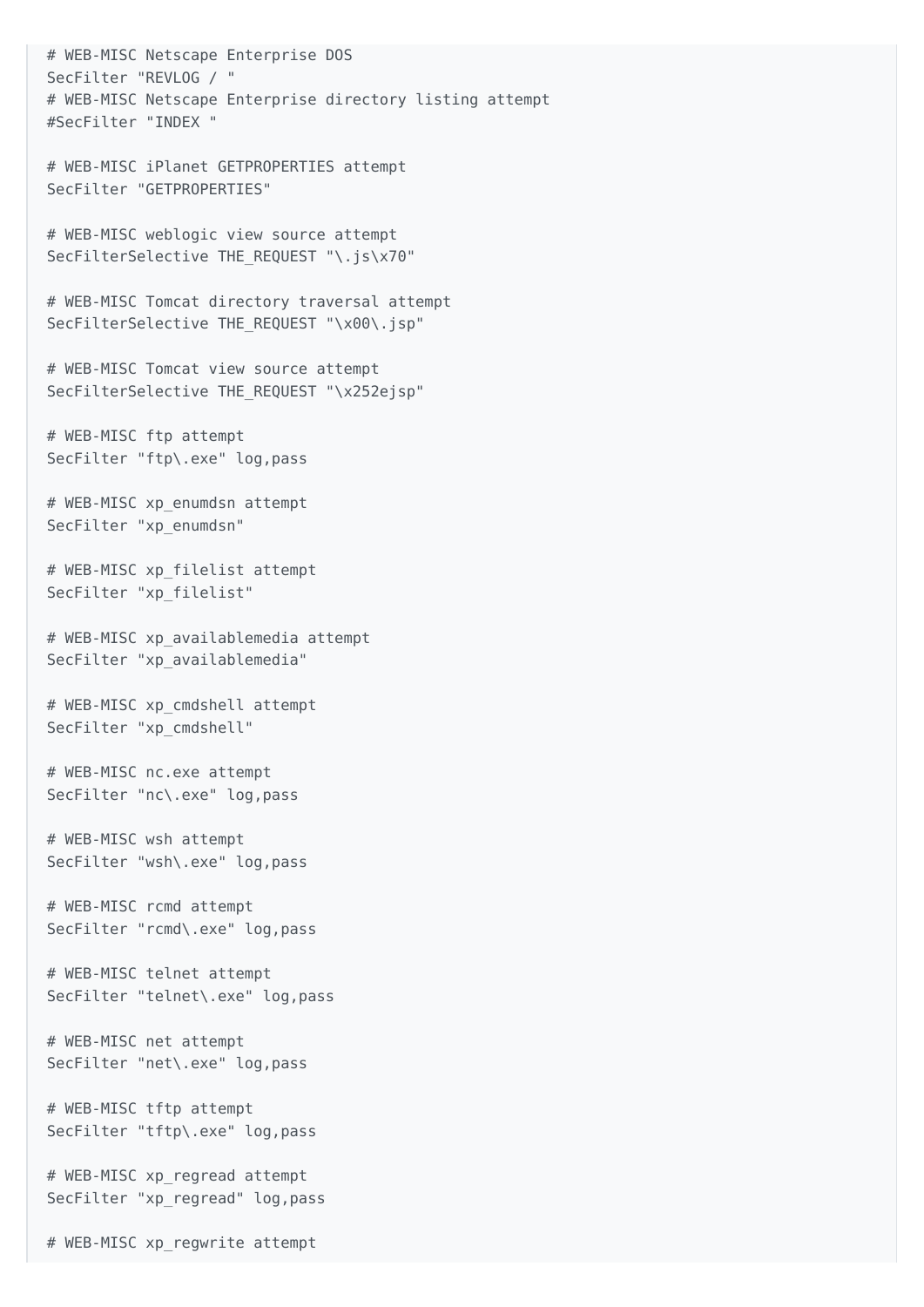# WEB-MISC xp\_regdeletekey attempt SecFilter "xp\_regdeletekey" log,pass # WEB-MISC WebDAV search access SecFilter "SEARCH " log,pass # WEB-MISC .htpasswd access SecFilter "\.htpasswd" # WEB-MISC Lotus Domino directory traversal SecFilterSelective THE\_REQUEST "\.\./" # WEB-MISC WebDAV propfind access SecFilter "xmlns\:a=\"DAV\">" log,pass # WEB-MISC Allaire JRUN DOS attempt SecFilterSelective THE REQUEST "servlet/\.\.\.\.\.\.\." # WEB-MISC ICQ Webfront HTTP DOS SecFilterSelective THE REQUEST "\?\?\?\?\?\?\?\?\?\?\?" # WEB-MISC cd.. SecFilter "cd\.\." # WEB-MISC ///cgi-bin access SecFilterSelective THE\_REQUEST "///cgi-bin" # WEB-MISC /cgi-bin/// access SecFilterSelective THE\_REQUEST "/cgi-bin///" # WEB-MISC /~root access SecFilterSelective THE REQUEST "/~root" # WEB-MISC /~ftp access SecFilterSelective THE\_REQUEST "/~ftp" # WEB-MISC cat%20 access #SecFilter "cat\x20" # WEB-MISC get32.exe access SecFilterSelective THE REQUEST "/get32\.exe" # WEB-MISC whisker HEAD/./ SecFilter "HEAD/\./" # WEB-MISC long basic authorization string SecFilter "Authorization\: Basic " # WEB-MISC http directory traversal SecFilter "\.\./" # WEB-MISC sadmind worm access SecFilter "GET x HTTP/1\.0"

SecFilter "xp\_regwrite" log,pass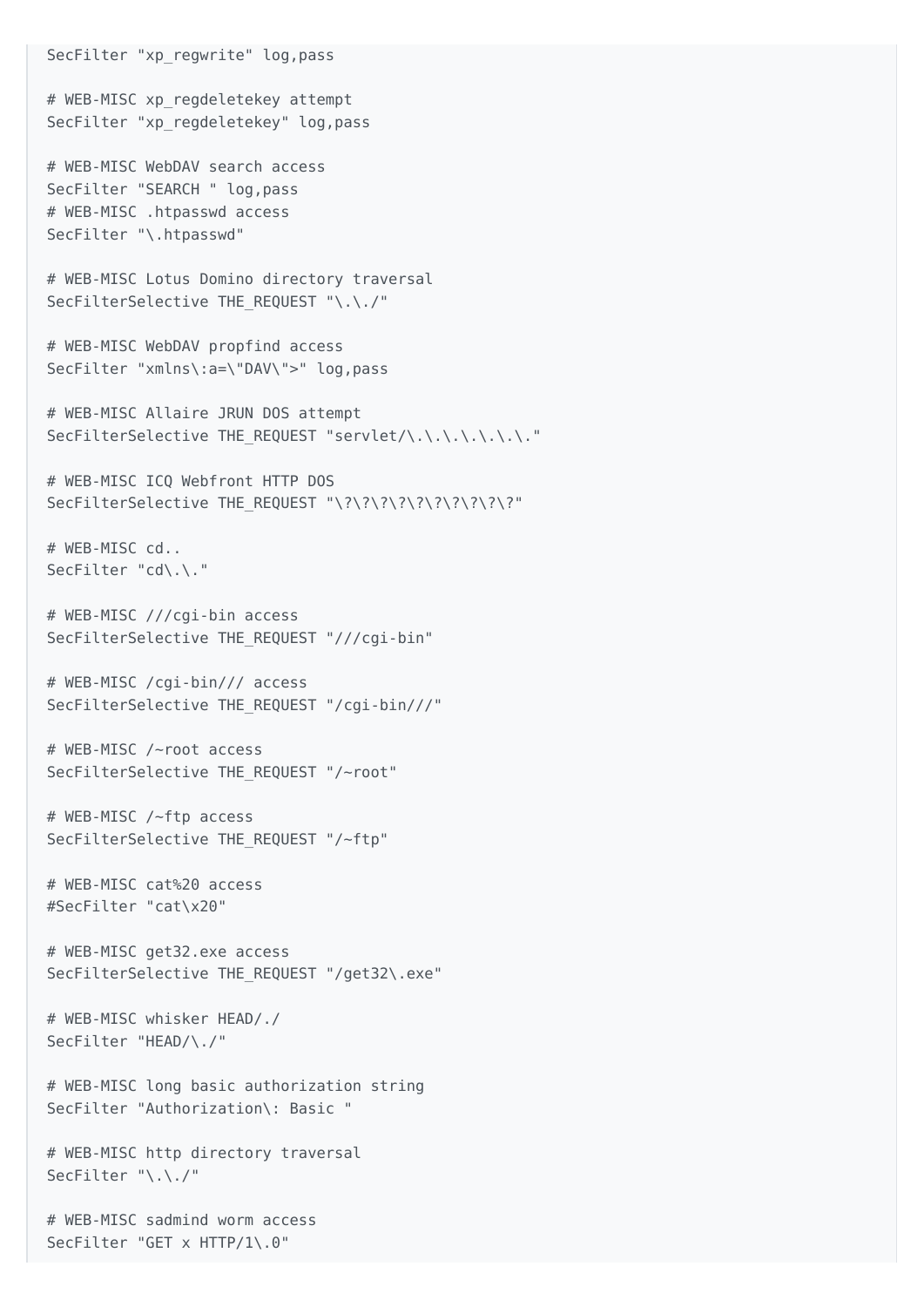# WEB-MISC mod-plsql administration access SecFilterSelective THE REQUEST "/admin /" log, pass # WEB-MISC Phorecast remote code execution attempt SecFilter "includedir=" # WEB-MISC .history access SecFilterSelective THE REQUEST "/\.history" # WEB-MISC .bash history access SecFilterSelective THE REQUEST "/\.bash history" # WEB-MISC /~nobody access SecFilterSelective THE\_REQUEST "/~nobody" # WEB-MISC SecureSite authentication bypass attempt SecFilter "secure site, ok" # WEB-MISC Apache Chunked-Encoding worm attempt SecFilter "CCCCCCC\: AAAAAAAAAAAAAAAAAAA" # WEB-MISC Transfer-Encoding\: chunked SecFilter "chunked" # WEB-MISC webalizer access #SecFilterSelective THE\_REQUEST "/webalizer/" log,pass # WEB-MISC robots.txt access SecFilterSelective THE\_REQUEST "/robots\.txt" log,pass # WEB-MISC robot.txt access SecFilterSelective THE REQUEST "/robot\.txt" log,pass # WEB-MISC Linksys router default password login attempt \(\:admin\) SecFilter "Authorization\: Basic OmFkbWlu" # WEB-MISC Linksys router default password login attempt \(admin\:admin\) SecFilter "YWRtaW46YWRtaW4" # WEB-MISC perl post attempt SecFilterSelective THE REQUEST "/perl/" chain SecFilter "POST" # WEB-MISC TRACE attempt SecFilter "TRACE" # WEB-PHP squirrel mail spell-check arbitrary command attempt SecFilterSelective THE REQUEST "/squirrelspell/modules/check me\.mod\.php" chain SecFilter "SQSPELL\_APP\[" # WEB-PHP squirrel mail theme arbitrary command attempt SecFilterSelective THE\_REQUEST "/left\_main\.php" chain SecFilter "cmdd="

# WEB-PHP PHP-Wiki cross site scripting attempt